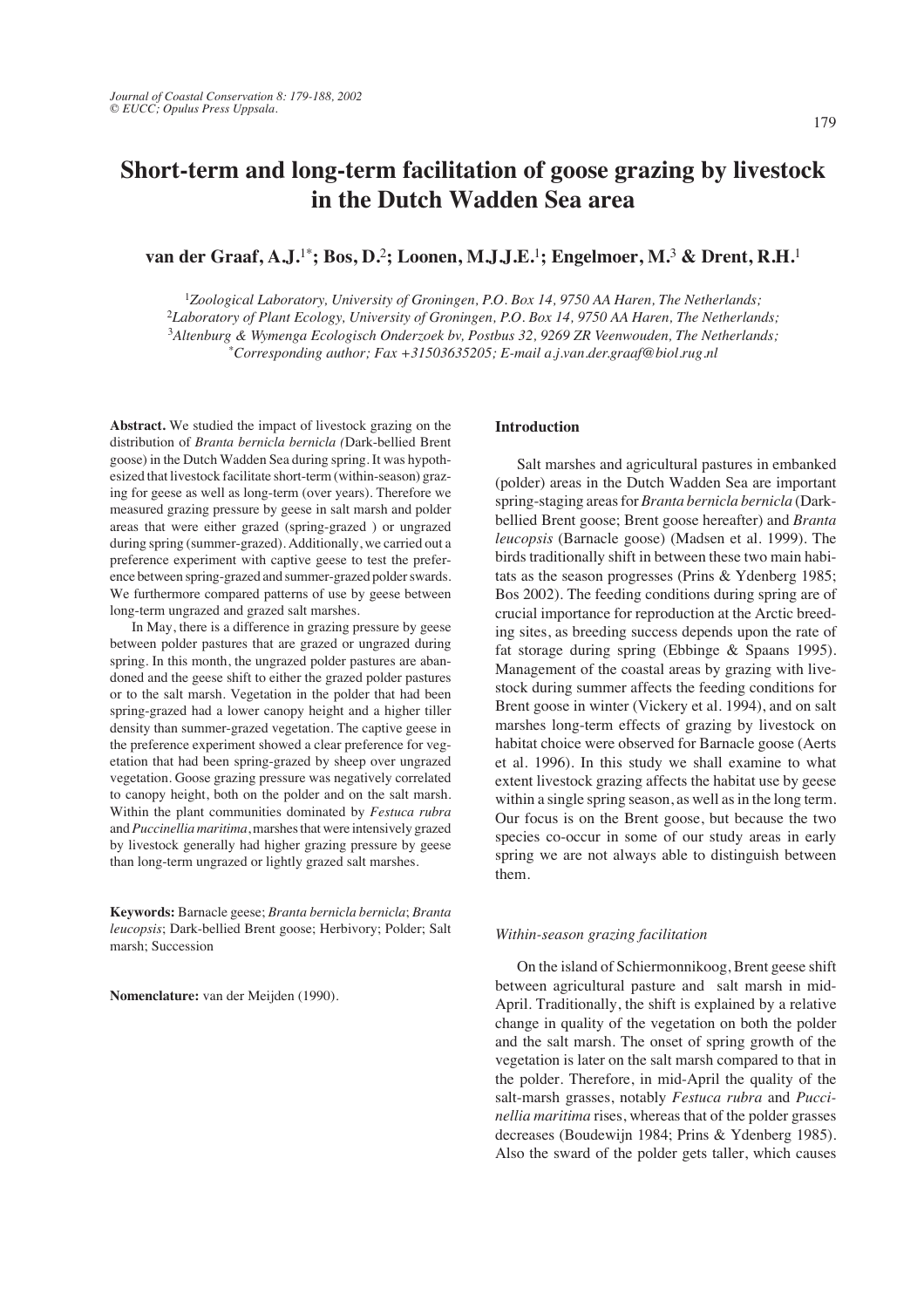handling problems for the geese (Bos 2002). There appears to be a limit to the number of geese on the salt marsh of Schiermonnikoog, as the spring-staging population on this island has remained stable (at about 2000- 3000 animals) for over 25 years, despite a rapid increase in total Brent goose numbers in The Netherlands since 1980 (van der Wal et al. 2000). On the neighbouring island of Ameland, however, the spring-staging population of Brent geese has continued to increase the past 25 years from ca. 4000 to about 20 000 birds, most of which remain foraging in the polder during the entire spring period (Kersten et al. 1997). The question rises why the polder on Ameland remains attractive for the geese throughout April and May, whereas the polder on Schiermonnikoog is abandoned during these months. We hypothesize that this has to do with the difference in grazing management. On Schiermonnikoog cattle graze the polder from May onwards. These cattle-grazed pastures thus remain ungrazed throughout most of the springstaging period of the geese. In contrast, on Ameland part of the polder is grazed by sheep the year round. We suppose that grazing by sheep maintains the sward at a height and quality that is preferred by the geese (Hassall et al. 2001). This process of one herbivore creating attractive swards for another herbivore, is known as grazing facilitation. The best known example of grazing facilitation is the enhancement of plant production caused by the grazing of wildebeest in the Serengeti (McNaughton 1979). In general, grazing causes a higher quality of the vegetation, due to the increased production of fresh new leaves or tillers, that are of high quality, and a reduction of the standing dead and litter biomass (Fox et al. 1998; Mayhew & Houston 1999; van de Koppel et al. 1996).

# *Grazing facilitation over multiple years*

The process of facilitation is relevant at short time scales (within growing seasons), but is also important at longer time scales. Grazing by cattle, for example, strongly affects the vegetation composition on salt marshes in Europe, with serious consequences for geese. Under ungrazed conditions, salt-marsh vegetation changes due to natural succession, and tall plant species that are unpalatable to geese ultimately will dominate the marsh (Roozen & Westhoff 1985; Jensen 1985; Olff et al. 1997; van Wijnen & Bakker 1997). Livestock grazing favours short palatable grasses, such as *Puccinellia maritima* on the lower parts of the salt marsh and *Festuca rubra* on the high marsh (Kiehl et al. 1996). Results from several studies suggest that Brent and Barnacle geese prefer these intensively grazed areas over ungrazed areas (Ebbinge & Boudewijn 1984; Aerts et al. 1996; Stock & Hofeditz 2000).

# *Hypotheses*

To test our hypothesis that livestock grazing facilitates goose grazing within one spring season, we compared goose grazing pressure and vegetation parameters for spring- and summer-grazed sites on both the polder and salt marsh of Ameland and Schiermonnikoog. Secondly, we compared grazing pressure by geese and vegetation parameters between marshes, at four different locations, that were intensively grazed by livestock in summer, lightly grazed or long-term ungrazed, to test the hypothesis that livestock grazing facilitates goose grazing in the long run. Finally, a complementary approach was followed by setting up a small-scale preference experiment on Schiermonnikoog, in which captive geese were offered a choice between patches that were either ungrazed or previously grazed by sheep.

# **Methods**

### *Study area*

This study was performed at four study sites along the Dutch Wadden Sea (Fig. 1); the islands of Ameland (53º27' N; 5º50' E) and Schiermonnikoog (53º30' N; 6º10' E), and two sites at the mainland coast referred to as Noord Friesland (53º23' N; 5º50' E) and Groninger kust (53º25' N; 6º25' E).

Both islands have a polder and a salt marsh, part of which is grazed by livestock. The embanked polder areas contain intensively grazed and fertilized (up to  $400 \text{ kg N} \text{ ha}^{-1} \text{.} \text{yr}^{-1}$ ) pasture, protected by a seawall. The vegetation consists mainly of agricultural grass species such as *Lolium perenne* and *Poa* spp. The polder of Ameland (2000 ha) is much larger than the polder of Schiermonnikoog (265 ha). Only the eastern part of the polder of Ameland (240 ha) was used for this study. The



**Fig. 1.** Location of the study sites.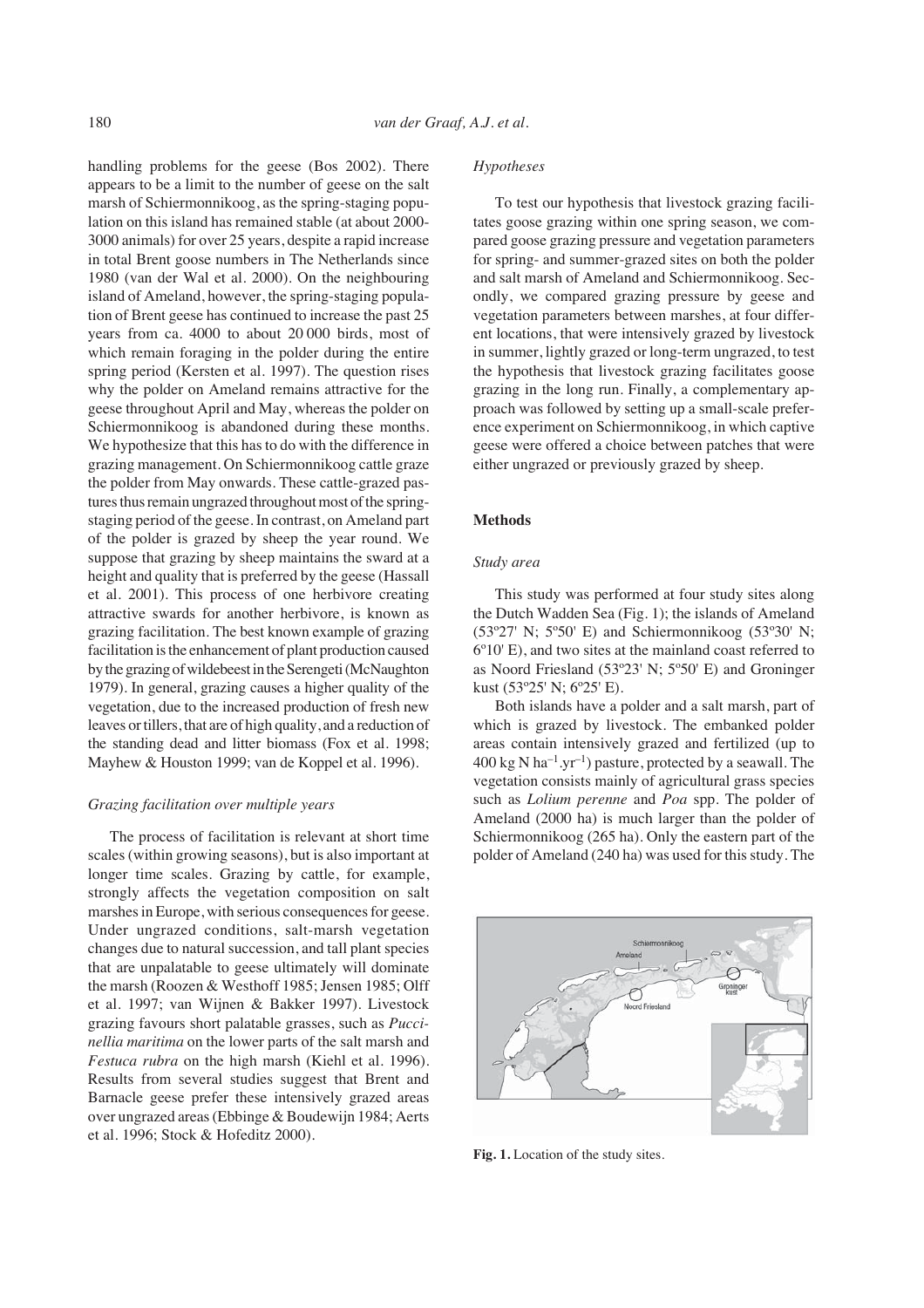polder of Schiermonnikoog is grazed by cattle between May and November; the polder of Ameland has additional year-round sheep grazing. In both polder areas, farmers attempt to scare geese from their land. The grazed salt marsh of Ameland contains one part (300 ha) that is spring-grazed by sheep from mid-April onwards and from the end of May onwards also by cattle, and a second part (50 ha) that is only summer-grazed by cattle. Both areas are grazed at a stocking rate of 0.5 Livestock Unit per hectare  $(LU.ha^{-1})$ . One LU refers to one adult cow or 10 sheep. The spring-grazed part is lightly fertilized (100 kg-N.ha<sup>-1</sup>.yr<sup>-1</sup>). The vegetation on both sites, which are only separated by a gully, is a mixture of *Puccinellia maritima* and *Festuca rubra*. The ungrazed salt marsh of Ameland (100 ha) is less than 70 yr old. The grazed salt marsh of Schiermonnikoog (185 ha) is only summer-grazed by cattle at  $0.5 \text{ LU.ha}^{-1}$ , from the end of May onwards, and is unfertilized. The long-term ungrazed salt marsh of Schiermonnikoog (1450 ha) is characterized by an age gradient from West (ca. 100 yr old) to East (still growing). In addition to 2000 Brent geese, ca. 6000 Barnacle geese use the marsh on Schiermonnikoog. On Ameland ca. 20 000 Brent geese stay in spring, whereas the number of Barnacle geese is negligible. Brent geese leave the spring feeding grounds in late May, while the majority of Barnacle geese departs during April (Madsen et al. 1999).

To compare marshes with different livestock grazing regimes, we additionally collected data from two salt-marsh sites at the Dutch mainland coast, Noord Friesland and Groninger kust (Fig. 1). The marshes we compared within these study sites differ from each other in stocking rate and will be referred to as either lightly or intensively grazed. Noord Friesland is used by ca. 24 000 Brent geese and 36 000 Barnacle geese in spring. The major part of the marsh (1400 ha) is intensively grazed with cattle and sheep during summer at  $1-2 LU.ha^{-1}$ . Ca. 300ha of the marsh at Noord Friesland are lightly grazed at 0.4 LU.ha–1. Adjacent to the marsh there are also large areas (1000 ha) of agricultural grassland that are occasionally flooded during winter (summer polders), which are heavily utilized by Barnacle, but hardly by Brent geese. The Groninger kust is used by ca. 3800 Brent and 4500 Barnacle geese in spring. The marsh (1600 ha) is

grazed with cattle, sheep or horses and along the entire coast intensively (ca.1 LU.ha<sup>-1</sup>), lightly (ca.  $0.5$  LU ha<sup>1</sup>) and ungrazed marshes alternate each other.

# *Site selection*

In order to compare effects of livestock grazing on the distribution of geese, we selected sites with different grazing management in which dropping counts and vegetation measurements were performed along fixed transects. On the polder areas, pastures were classified as spring-grazed if any (sheep) grazing had been going on during the spring-staging period, and summer-grazed when they had not been grazed during this period (March-May). In the polder of Ameland six spring- and six summer-grazed pastures were selected. In the polder of Schiermonnikoog only five summer-grazed pastures were selected, as no livestock grazing occurred here before the end of the spring-staging period. On the salt marsh of Ameland we sampled in both parts of the grazed salt marsh, the part that is only grazed by cattle and thus remains ungrazed during the spring-staging season of the geese, and the part that is also grazed by sheep and thus grazed during the spring-staging season. We will refer to these parts as summer-grazed and spring-grazed, respectively  $(n = 2 \times 6)$ . Finally, we established transects in the *Festuca rubra* community of the long-term ungrazed salt marsh of Ameland  $(n = 6)$ , the *Puccinellia maritima* and *Festuca rubra* community of the summer-grazed ( $n = 2 \times 6$ ) and the long-term ungrazed (age 10-50 yr,  $n = 2 \times 6$ ) salt marshes of Schiermonnikoog, the *Puccinellia maritima* and *Festuca rubra* community of the intensively grazed ( $n = 2 \times 6$ ) and the lightly grazed ( $n = 2 \times 6$ ) salt marshes of the Groninger kust and the *Puccinellia* community of the intensively grazed  $(n = 9)$  and the lightly grazed  $(n = 5)$ salt marshes of Noord Friesland (Table 1).

# *Dropping counts*

At each selected site we established one transect. Each transect consisted of five plots  $(4 \text{ m}^2)$ , with a distance between plots of about 10 m. From the begin-

**Table 1.** Characterization of the transects used in this study on the different locations. Unless otherwise noted all areas are summergrazed only. For a description of the vegetation types, and the composition of the lightly-grazed marsh on Ameland, see Methods.

|                                            | Schiermonnikoog                       | Ameland                                                      | Groninger kust       | Noord Friesland |  |  |
|--------------------------------------------|---------------------------------------|--------------------------------------------------------------|----------------------|-----------------|--|--|
| Polder<br>Lightly grazed marsh             | Summer-grazed<br>Festuca; Puccinellia | Summer-grazed; spring-grazed<br>Summer-grazed; spring-grazed | Festuca; Puccinellia | Puccinellia     |  |  |
| Intensively grazed marsh<br>Ungrazed marsh | ۰<br>Festuca; Puccinellia             | Festuca                                                      | Festuca; Puccinellia | Puccinellia     |  |  |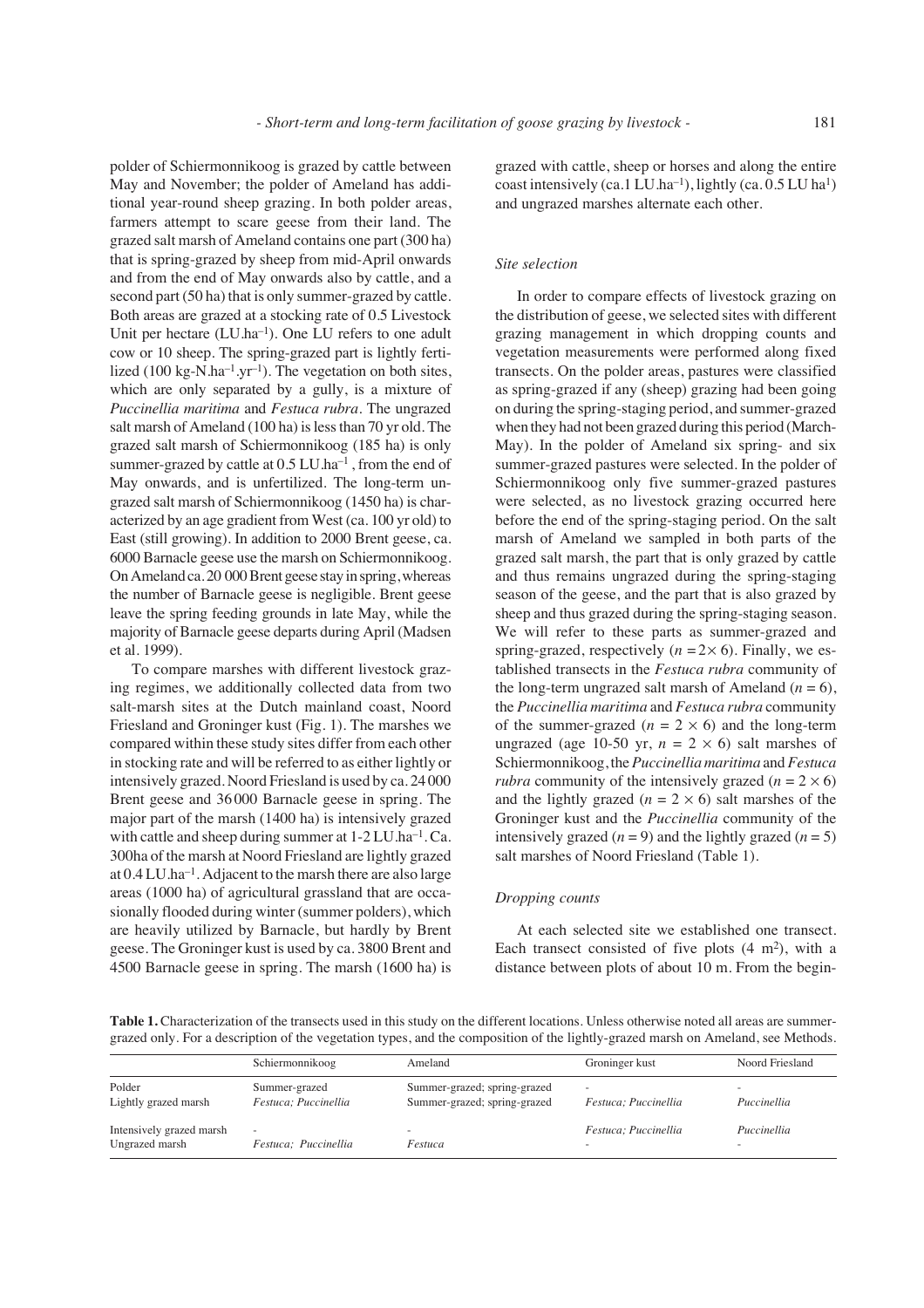ning of March until the end of May 1998, goose droppings were counted and removed from all plots weekly. The number of droppings was used to calculate the goose grazing pressure as the total number of droppings per m2 per day.

# *Vegetation parameters*

In May 1998 vegetation composition was assessed, applying visual cover estimates of dead material, bare ground and plant species in every plot. Tiller density was measured in April 1998 on the salt marsh and polder of Ameland. Tiller density was measured by counting the number of tillers in a 5 cm  $\times$  5 cm area, repeated 10 times at random within each transect. Canopy height was measured monthly, by dropping a polystyrene disk (24 g, diameter 20 cm) along a calibrated sward stick. This was randomly repeated six times in every plot. At the end of April, samples of leaf tips of forage grasses were taken from every transect on Ameland, to measure forage quality. The samples were washed, air-dried at 70 ºC and nitrogen content was measured using an automated CNHS-analyser (Interscience EA 1110).

Information on overall vegetation composition of salt marshes, in terms of the cover of plant communities for the different grazing regimes, was derived from GIS vegetation maps. These maps refer to the same marshes in which our transects are located. For comparison we additionally included a 110-ha stretch of marsh at Noord Friesland, which has been ungrazed for more than 20 yr. The maps, kindly provided by Rijkwaterstaat (Monitoring programme, Ministry of Transport and Public Affairs), were all derived from interpretation of aerial photographs in combination with a field survey. The scale of mapping is 1:10000 and the date of mapping varies between 1988 and 1995. The legend units for each map were aggregated to plant communities at the level of the association, according to Schaminée et al. (1998).

# *Preference experiment*

In the spring of 1999 a preference experiment with a pair of captive Brent geese was carried out, in order to test the preference for vegetation that was previously grazed by sheep or left ungrazed. The site was situated in the polder of Schiermonnikoog, where the pastures are usually grazed only in the summer (by cattle). An enclosed area (ca. 1 ha) of polder pasture was grazed by nine sheep and five lambs from 15 March onwards, while the surrounding sward remained ungrazed during spring. The stocking rate of sheep was gradually increased over the season by reducing the area of the enclosure to maintain sward height at 3-5 cm. During

the period from 15 April until 21 May, 11 feeding trials (each lasting 3 hr) were performed with a pair of captive Brent geese that was offered the choice between feeding in grazed or ungrazed swards. For this purpose, a cage of nylon netting  $(4 \text{ m} \times 4 \text{ m})$  was placed on the vegetation, so that half of the cage included previously ungrazed swards and the other half the swards recently grazed by sheep. Prior to each feeding trial canopy height and nitrogen content of leaftips were measured as described above. The geese were observed from a hide for a minimum of 9 bouts of 10 min and time spent foraging in each part of the cage was recorded for both geese. At the end of the trial all droppings were counted for both parts separately. For each trial the birds were moved to a different place. Preference was calculated as the percentage of time the two geese species spent foraging in each treatment as related to the total time spent foraging. As it is likely that the geese were not acting independently of each other, the results were pooled in the analysis. Observation bouts of 10 min with no feeding at all were discarded and during each trial the geese foraged at least 10% of the time. The geese had unlimited access to fresh water, which was placed in a tray in the middle of the cage. When not used in the feeding trials, the geese were maintained at polder swards on site and supplementary fed with waterfowl pellets (Anseres II). The experiments with geese were approved by the Dutch commission for use of experimental animals (DEC), licence nr. BG07697/2382.

### *Statistics*

All parameters met the statistical assumption of normality (Kolmogorov-Smirnov test:  $P > 0.05$ ). For all comparisons, except canopy height and goose grazing pressure, an ANOVA followed by a Scheffé's post-hoc test was used. Canopy height on each transect was calculated as the mean of the 30 measurements per transect. Canopy height and grazing pressure, data that were collected each month and each week, respectively, were analysed using Repeated Measurements ANOVA. To improve the equality of variances a square-root transformation,  $X' = \sqrt{X+0.5}$ , was conducted for grazing pressure and canopy height (Zar 1996). An arcsine-square root transformation was conducted for percentage values (Zar 1996). Correlations were determined using the Pearson correlation coefficient. All tests were carried out using SPSS 10.1 for Windows. Standard errors are given unless otherwise noted.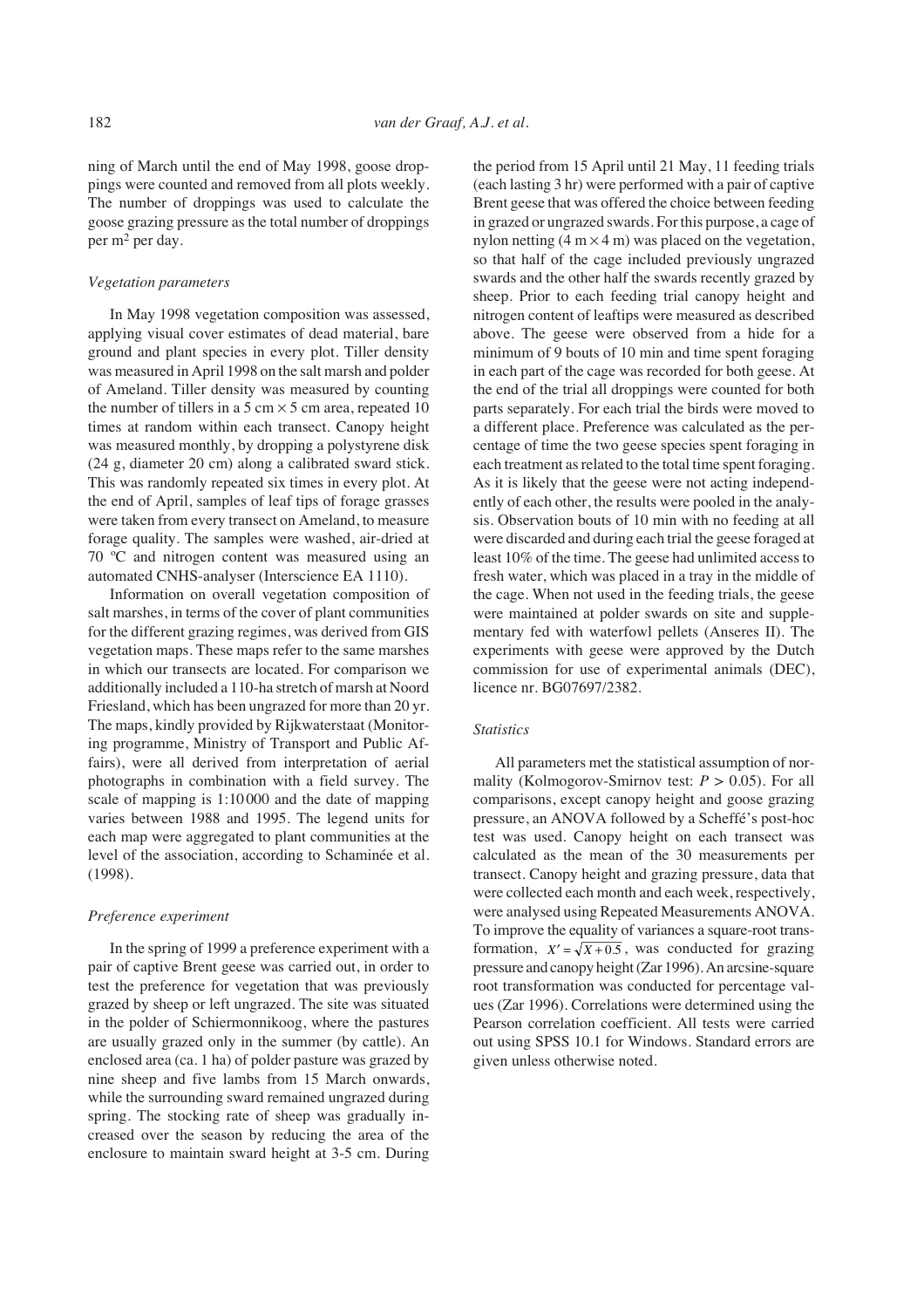# **Results**

#### *Polder*

The difference between the summer- and springgrazed areas is most pronounced in May; the polder area of Schiermonnikoog and the summer-grazed polder areas on Ameland are abandoned, whereas goose grazing pressure rises on the spring-grazed polder areas on Ameland (Fig. 2). Only in this month there is a significant difference in goose grazing pressure between the spring-grazed and the summer-grazed polder areas of Ameland (Table 2, Repeated Measurements Anova with three repetitions, week 19-21,  $F_{1,10} = 13.8$ ,  $P = 0.04$ ). In fact, within the pastures that we sampled, all goose grazing in the polder was concentrated on four springgrazed pastures, while two spring-grazed pastures and six summer-grazed pastures were not visited by the geese in May. This proportion is significantly different from a random choice of four pastures out of 12 (contingency test  $\chi_c^2 = 5.06, P < 0.05$ .

On average over the entire spring staging season of 1998 there were no significant differences in canopy height and tiller density between the spring- and summer-grazed polder areas of Ameland (Table 2). For nitrogen content we found a higher value in summergrazed than in spring-grazed swards. We also found a significant negative correlation between average canopy height and average goose grazing pressure on the polder of Ameland over the whole season as well as in May (Pearson correlation =  $-0.69$ ; *P* = 0.013; *n* = 12 and Pearson correlation =  $-0.68$ ;  $P = 0.014$ ;  $n = 12$ ).

### *Preference experiment*

The grazing treatment with sheep had a significant influence on canopy height and biomass. These parameters were also highly correlated (Pearson 0.95; *n* = 22; *P* < 0.001). Canopy height increased significantly over



**Fig. 2.** Goose grazing pressure for different grazing regimes in the polder of Schiermonnikoog and Ameland over the spring season of 1998 (mean  $\pm$  se).

time from 3.4 to 23cm in the ungrazed vegetation (Ancova, interaction day  $\times$  treatment,  $F_{1,18} = 67.5$ ;  $P \le$ 0.001) and remained constant at  $4 \pm 0.1$  cm in the grazed vegetation. The nitrogen content of the sward declined over time (linear regression  $F_{1,18} = 19.1$ ;  $P < 0.001$ ), irrespective of the treatment (linear regression  $F_{1,18} =$ 0.079; n.s.). The geese had a clear preference for grazed over ungrazed vegetation, as measured with observational data (*T*-test;  $t = 5.4$ ;  $P < 0.001$ ) and droppingcounts (*T*-test;  $t = 4.5$ ;  $P = 0.001$ ). The geese foraged ca. 80% of the time on the grazed vegetation and only 20% of the time in the ungrazed vegetation. There was no significant effect of the time of testing through the

**Table 2.**Vegetation and grazing parameters (mean ± se) for the polders of Ameland and Schiermonnikoog. Values for Schiermonnikoog are given for comparison, but differences are not tested. Significant differences (*P* < 0.05) between values for spring- and summergrazed areas in the polder of Ameland are indicated with different letters. Spring averages are for the months of March until May.

|                                               |                | Grazing management polder |                   |               |                   |               |                 |  |  |
|-----------------------------------------------|----------------|---------------------------|-------------------|---------------|-------------------|---------------|-----------------|--|--|
|                                               |                | Ameland                   |                   | Ameland       |                   |               | Schiermonnikoog |  |  |
|                                               |                | Summer-grazed             |                   | Spring-grazed |                   | Summer-grazed |                 |  |  |
|                                               |                | Mean                      | se                | Mean          | se                | Mean          | se              |  |  |
| Spring goose grazing pressure                 | Spring average | 0.40                      | 0.11 <sup>a</sup> | 0.62          | 0.17 <sup>a</sup> | 0.10          | 0.05            |  |  |
| $(no. droppings.m^{-2}.day^{-1})$             | May            | 0.34                      | 0.14 <sup>a</sup> | 1.58          | 0.51 <sup>b</sup> | 0.008         | 0.05            |  |  |
| Canopy height (cm)                            | Spring average | 6.66                      | 1.02 <sup>a</sup> | 4.09          | $0.66^{a*}$       | 6.10          | 0.32            |  |  |
|                                               | May            | 12.64                     | 2.80 <sup>a</sup> | 6.53          | 1.91 <sup>a</sup> | 9.9           | $1.6(n=3)$      |  |  |
| Tiller density $(10^3 \text{ tiller.m}^{-2})$ |                | 14.88                     | 1.67 <sup>a</sup> | 17.85         | 0.81 <sup>a</sup> |               |                 |  |  |
| Live material $(\%)$                          |                | 99.5                      | 0.28 <sup>a</sup> | 98.9          | $0.45^{\rm a}$    |               |                 |  |  |
| Nitrogen content $(\%;$ end of April)         |                | 4.67                      | 0.24 <sup>a</sup> | 3.97          | 0.14 <sup>b</sup> | 4.50          | 0.59            |  |  |
| $* P = 0.055$                                 |                |                           |                   |               |                   |               |                 |  |  |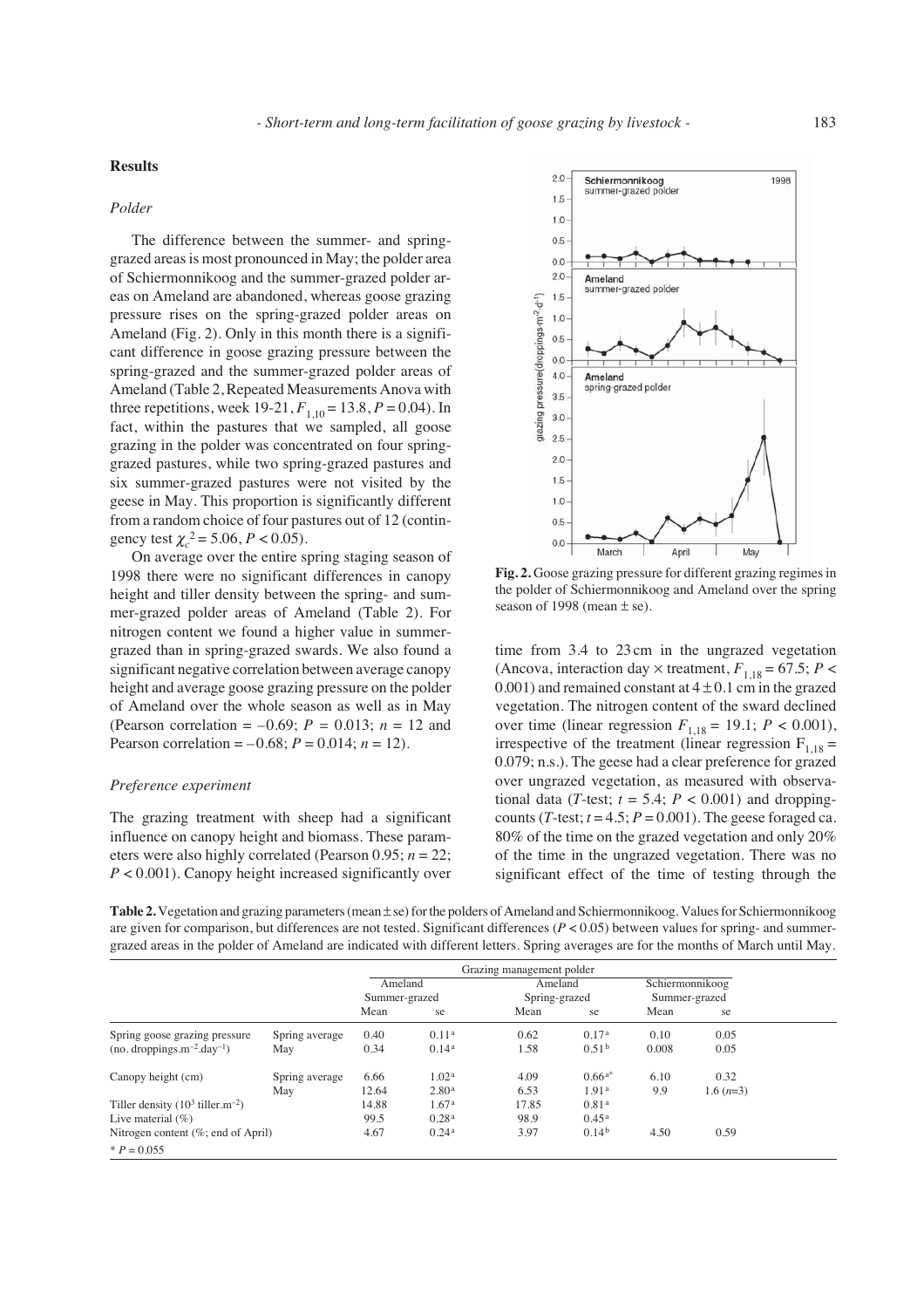

**Fig. 3.** Comparison of goose grazing pressure on *Puccinellia* and *Festuca* communities at different salt-marsh sites for different livestock-grazing management regimes; **A.** Ameland; **B.** Schiermonnikoog; **C.** Groninger kust; **D.** Noord Friesland. Significant effects of grazing treatment within each study area are indicated using different capital letters. On Schiermonnikoog a significant interaction was found; significant differences are therefore indicated per month with lower case letters.

season, nor was there an effect of time during the trials. Percentage foraging time did not differ between the two geese (mean = 32.7%, paired *t*-test; *t* = –1.0; n.s.) and the geese did not differ either in preference for any of the treatments (contingency test,  $\chi^2$  = 1.04; n.s.).

# *Salt marsh*

On the salt marsh of Ameland canopy height was significantly lower and tiller density significantly higher on the spring-grazed part than on the summer-grazed part, whereas no differences were found in vegetation composition (Table 3A) between those two parts. Grazing pressure increased continually during spring (Fig. 3), with no difference between the spring-grazed and the summer-grazed part. Similarly, on all salt marshes and all grazing regimes that we sampled, goose grazing pressure increases during the months of March and April (Fig. 3). In contrast, in May grazing pressure continues to rise on the marsh of Ameland, whereas it decreases at all other locations after the Barnacle geese have left for their Arctic breeding grounds.

At each site, there are significant differences between livestock grazing regimes in terms of goose grazing pressure and vegetation parameters (Tables 3 A-D). Lightly grazed marshes at Noord Friesland have a lower goose grazing pressure than intensively grazed marshes (Table 3C, Fig. 3, Repeated Measurements ANOVA grazing regime:  $F_{1,25}$  =10.6,  $P = 0.003$ ) and data from the Groninger kust give the same result (Table 3D, Fig. 3, Repeated measurements ANOVA grazing regime:  $F_{1,23}$  = 5.6; *P* = 0.026). The long-term ungrazed marsh on Ameland has a lower goose grazing pressure than both parts of the grazed marsh (Table 3A), although this comparison is confounded by differences in fertilization

**Table 3.** Vegetation and grazing parameters (mean ± se) for **A.** The grazed and long-term ungrazed salt marshes of Ameland. **B.** Schiermonnikoog. **C.** The *Puccinellia*- dominated salt marsh of Noord Friesland, and **D.** The salt marsh of the Groninger kust. GP = spring goose grazing pressure (no. dropping.m<sup>-2</sup> day<sup>-1</sup>), CH = canopy height (cm), TD = tiller density (10<sup>3</sup> tiller.m<sup>-2</sup>), C-L = cover of live material (%), C-EG = cover of edible grasses (%), C-EP = cover of edible plants (%), C-TP = cover of tall plant species (%),  $N =$ nitrogen content. Significant differences ( $P < 0.05$ ) within a site are indicated with different letters. The category edible grasses includes *Puccinellia maritima, Festuca rubra, Juncus gerardi* and *Poa* spp*.* Edible plants include all edible grasses and *Plantago maritima* and *Triglochin maritima.* Tall plant species include *Elymus athericus, Artemisia maritima* and *Atriplex portulacoides.*

| A. Ameland                |                      | GP   |                    | <b>CH</b> |                   | TD    |                     |      | $C-L$             |       | $C$ -EG             |      | $C$ -EP          | $C-TP$ |                   | N   |                  |
|---------------------------|----------------------|------|--------------------|-----------|-------------------|-------|---------------------|------|-------------------|-------|---------------------|------|------------------|--------|-------------------|-----|------------------|
|                           | Mean                 | se   | Mean               | se        | Mean              | se    | Mean                | se   | Mean              | -se   | Mean                | se   | Mean             | se     | Mean              | se  |                  |
| Summer-grazed             |                      | 0.63 | 0.06 <sup>a</sup>  | 3.54      | 0.20 <sup>a</sup> | 23.17 | $1.40$ <sup>a</sup> | 80.5 | 1.89a             | 64.9  | $5.40$ <sup>a</sup> |      |                  | 0.07   | 0.04 <sup>a</sup> |     |                  |
| Spring-grazed             |                      | 0.65 | 0.06 <sup>a</sup>  | 1.59      | 0.34 <sup>b</sup> | 32.15 | 3.28 <sup>b</sup>   | 84.1 | 1.07 <sup>a</sup> | 49.67 | 10.58 <sup>a</sup>  |      |                  | 0.01   | 0.01 <sup>a</sup> |     |                  |
| Long-term ungrazed        |                      | 0.37 | 0.07 <sup>b</sup>  | 5.61      | 0.86c             | 8.08  | 0.86 c              | 60.2 | 2.59 <sup>b</sup> | 45    | 0.01 <sup>a</sup>   |      |                  | 0.06   | 0.03 <sup>a</sup> |     |                  |
| <b>B.</b> Schiermonnikoog |                      |      |                    |           |                   |       |                     |      |                   |       |                     |      |                  |        |                   |     |                  |
| Puccinellia               | Grazed               | 0.38 | 0.03 <sup>a</sup>  | 2.8       | 0.1 <sup>a</sup>  |       | 19.16 2.48 a        |      |                   | 47.0  | 4.6a                |      |                  | 1.6    | 0.5 <sup>a</sup>  | 3.5 | 0.2 <sup>a</sup> |
| Long-term ungrazed        |                      | 0.11 | 0.01 <sup>b</sup>  | 5.7       | 0.2 <sup>b</sup>  | 6.84  | 1.08 <sup>b</sup>   |      |                   | 5.7   | 1.0 <sup>b</sup>    |      |                  | 2.8    | 1.0 <sup>a</sup>  | 3.4 | 0.0 <sup>a</sup> |
| Festuca                   | Grazed               | 0.15 | 0.04 <sup>b</sup>  | 3.7       | 0.1 <sup>a</sup>  | 27.88 | $2.56$ a            |      |                   | 80.3  | 1.7 <sup>a</sup>    |      |                  | 2.9    | 0.7 <sup>a</sup>  | 2.5 | 0.2 <sup>a</sup> |
| Long-term ungrazed        |                      | 0.21 | 0.02 <sup>b</sup>  | 7.3       | 0.3 <sup>b</sup>  |       | $16.36$ 1.28 $b$    |      |                   | 57.0  | 4.8 <sup>b</sup>    |      |                  | 24.2   | 6.2 <sup>b</sup>  | 2.4 | 0.1 <sup>a</sup> |
| C. Noord Friesland        |                      |      |                    |           |                   |       |                     |      |                   |       |                     |      |                  |        |                   |     |                  |
| Heavily grazed            |                      | 0.8  | 0.1 <sup>a</sup>   | 4.2       | 0.4a              |       |                     |      |                   | 57.5  | 6.8 <sup>a</sup>    | 80.8 | 4.2 <sup>a</sup> | 2.7    | 0.6 <sup>a</sup>  |     |                  |
| Lightly grazed            |                      | 0.3  | 0.1 <sup>b</sup>   | 17.1      | 4.8 <sup>b</sup>  |       |                     |      |                   | 49.8  | 4.9 <sup>a</sup>    | 49.8 | 4.9 <sup>b</sup> | 12.2   | 10.3 <sup>a</sup> |     |                  |
| D. Groninger kust         |                      |      |                    |           |                   |       |                     |      |                   |       |                     |      |                  |        |                   |     |                  |
| Puccinellia               | Heavily grazed 0.4   |      | $0.1$ <sup>q</sup> | 4.3       | 0.6 <sup>a</sup>  |       |                     |      |                   | 48.3  | 2.1 <sup>a</sup>    |      |                  | 6.1    | 0.9 <sup>a</sup>  |     |                  |
|                           | Lightly grazed $0.2$ |      | 0.1 <sup>b</sup>   | 9.8       | 1.1 <sup>b</sup>  |       |                     |      |                   | 45.3  | 3.3 <sup>a</sup>    |      |                  | 19.8   | 3.7 <sup>b</sup>  |     |                  |
| Festuca                   | Heavily grazed 0.4   |      | 0.1 <sup>a</sup>   | 4.5       | 0.6 <sup>a</sup>  |       |                     |      |                   | 52.8  | 3.2 <sup>a</sup>    |      |                  | 8.6    | 2.2 <sup>a</sup>  |     |                  |
|                           | Lightly grazed 0.2   |      | 0.1 <sup>b</sup>   | 6.6       | 0.6 <sup>b</sup>  |       |                     |      |                   | 57.2  | 1.9 <sup>a</sup>    |      |                  | 15.4   | 2.2 <sup>b</sup>  |     |                  |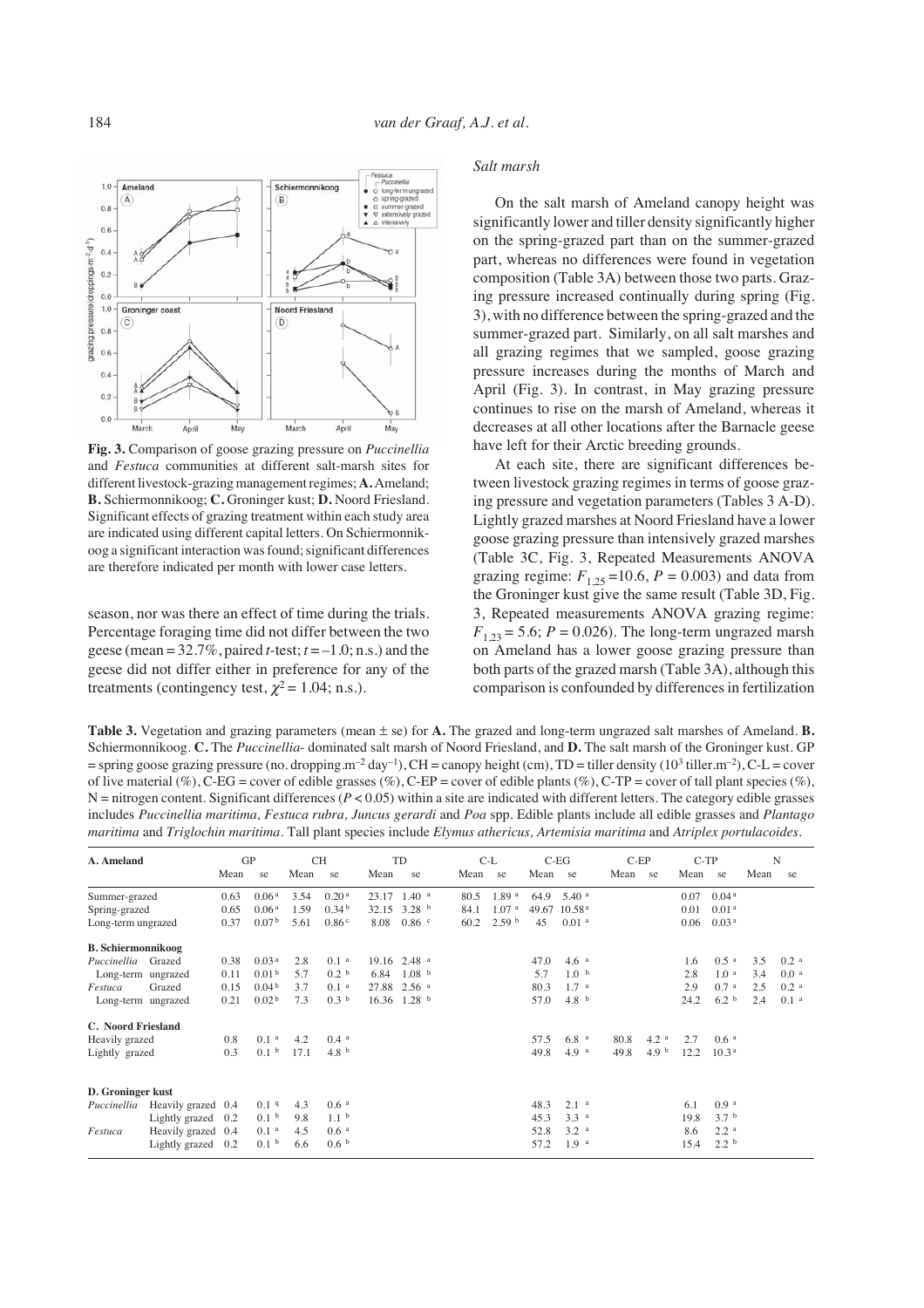and plant community. At Schiermonnikoog, the effect of grazing regime is significant (Table 3B, Repeated measures ANOVA grazing regime:  $F_{1,20} = 5.8$ ,  $P =$ 0.025), and the long-term ungrazed marsh has significant lower grazing pressure than the summer-grazed marsh for the *Puccinellia* community for each month (Fig. 3). However, there was also a significant interaction between plant community and grazing regime (Repeated measures ANOVA plant community  $\times$  grazing regime:  $F_{1,20} = 33.4$ ,  $P < 0.001$ ). This interaction was caused by the fact that the grazing pressure in March on the *Festuca* community was higher in the long-term ungrazed marsh than in the grazed salt marsh. Canopy height and goose grazing pressure are negatively correlated at the transect-level on the salt marshes of Ameland (Pearson *r* = –0.71; *P* = 0.001; *n* = 18), Noord Friesland (Pearson  $r = -0.53$ ;  $P = 0.04$ ;  $n = 14$ ) and the Groninger kust (Pearson  $r = -0.66$ ;  $P < 0.001$ ;  $n = 26$ ), while on Schiermonnikoog this overall correlation was not significant (Pearson  $r = -0.29$ ; n.s.;  $n = 24$ ). With reduced stocking rates of livestock, or without livestock grazing, both plant communities develop a taller canopy in each of the study areas. Additionally in most of the comparisons, reduced stocking rates result in a lower cover of plant species that are palatable for geese (Table 3 A-D).

The differences in vegetation composition between marshes with different grazing regime are also found at the level of plant communities. From the vegetation maps it appears that on Ameland and Noord Friesland, plant communities with short vegetation are more abundant on the grazed than on the ungrazed salt marsh (>95% versus 60% short vegetation, i.e Festucetum, Puccinellietum and Juncetum, Table 4). At the older long-term ungrazed salt marsh of Schiermonnikoog less than 30% of the area consists of plant communities suitable for geese, compared to 50% for the grazed marsh and 76% for the young long-term ungrazed marsh.

# **Discussion**

#### *Within-season facilitative effects of livestock*

Our data from the polder of Ameland and from the preference experiment suggest that, towards the end of spring, geese prefer vegetation that has previously been grazed by livestock. In May, spring-grazed swards in the polder of Ameland were lower in canopy height and higher in tiller density than swards that had been ungrazed during spring, however, these differences were not significant (Table 2). For nitrogen content we even found the opposite of our hypothesis: the nitrogen content was higher in the summer-grazed areas. However, in this comparison we used the six pastures that had been spring-grazed, but two of these pastures were not visited by the geese in May. When these two springgrazed areas are excluded from the analysis, there is a significant difference in canopy height in May (summer-grazed mean  $\pm$  se = 12.64  $\pm$  2.80 cm, spring-grazed  $= 3.86 \pm 0.15$  cm;  $t_8 = 2.927$ ;  $P = 0.019$ ) and no difference in nitrogen content (summer grazed mean  $\pm$  se =  $4.67 \pm 0.24\%$ ; spring-grazed =  $4.05 \pm 0.18\%$ ;  $t_8 = 1.842$ ;  $P = 0.103$ .

We also observed no effect of previous grazing on nitrogen content in the preference experiment on the polder of Schiermonnikoog in 1999. However, the observed patch choice of the captive geese in the grazing experiment is in line with data from previous studies which show that geese discard tall, ungrazed swards (Summers & Critchley 1990), as such swards in general are characterized by a higher fibre content (Boudewijn 1984; Demment & van Soest 1985), a lower nitrogen concentration (Hassall et al. 2001) and a lower tiller density (Vickery et al. 1994). Besides effects of forage maturation on food quality, goose intake rates of biomass can become depressed at higher levels of canopy

**Table 4.** Cover of plant communities for different livestock grazing regimes above the pioneer zone on the salt marshes of Ameland, Schiermonnikoog and Noord Friesland (in percentages). Communities that are especially relevant for geese are indicated with an asterix. Tall vegetation refers to the sum of the cover of plant communities with a tall canopy. Short vegetation is defined by the combined cover of *Festucetum*, *Puccinellietum* and *Juncetum*. Data are derived from vegetation maps.

| Location        | Grazing regime | Age             | ₩<br>Puccinelliet | ₩<br>٠         | <b>Iuncetum</b> | hietum<br>Elytrich<br>Atripli- | temisietum | Halimic   | egetation<br>Tall | vegetation<br>Short |  |
|-----------------|----------------|-----------------|-------------------|----------------|-----------------|--------------------------------|------------|-----------|-------------------|---------------------|--|
| Ameland         | Grazed         | Old             | ┑                 | 92             | $\Omega$        | $\overline{2}$                 | $\Omega$   | $\theta$  | ◠                 | 98                  |  |
|                 | Ungrazed       | Young           | 17                | 43             |                 | 38                             | $\gamma$   | $\Omega$  | 40                | 60                  |  |
| Schiermonnikoog | Grazed         | Old             |                   | 22             | 22              | 26                             | 21         | ⌒         | 50                | 50                  |  |
|                 | Ungrazed       | Old             | 9                 | 8              | 13              | 37                             | 19         | 14        | 71                | 29                  |  |
|                 | Ungrazed       | Intermediate 10 |                   | 19             | 20              | 18                             | 19         | 13        | 51                | 49                  |  |
|                 | Ungrazed       | Young           | 52                | 20             | 4               | 9                              | 4          | 10        | 24                | 76                  |  |
| Noord Friesland | Grazed         |                 | 87                | 3              | 6               | $\overline{2}$                 | 3          | $\Omega$  |                   | 95                  |  |
|                 | Lightly grazed |                 | 67                | 14             | 14              | 4                              | $\Omega$   | $\bigcap$ | 6                 | 94                  |  |
|                 | Ungrazed       |                 | 60                | $\overline{0}$ | $\overline{0}$  | 28                             | $\theta$   | 12        | 40                | 60                  |  |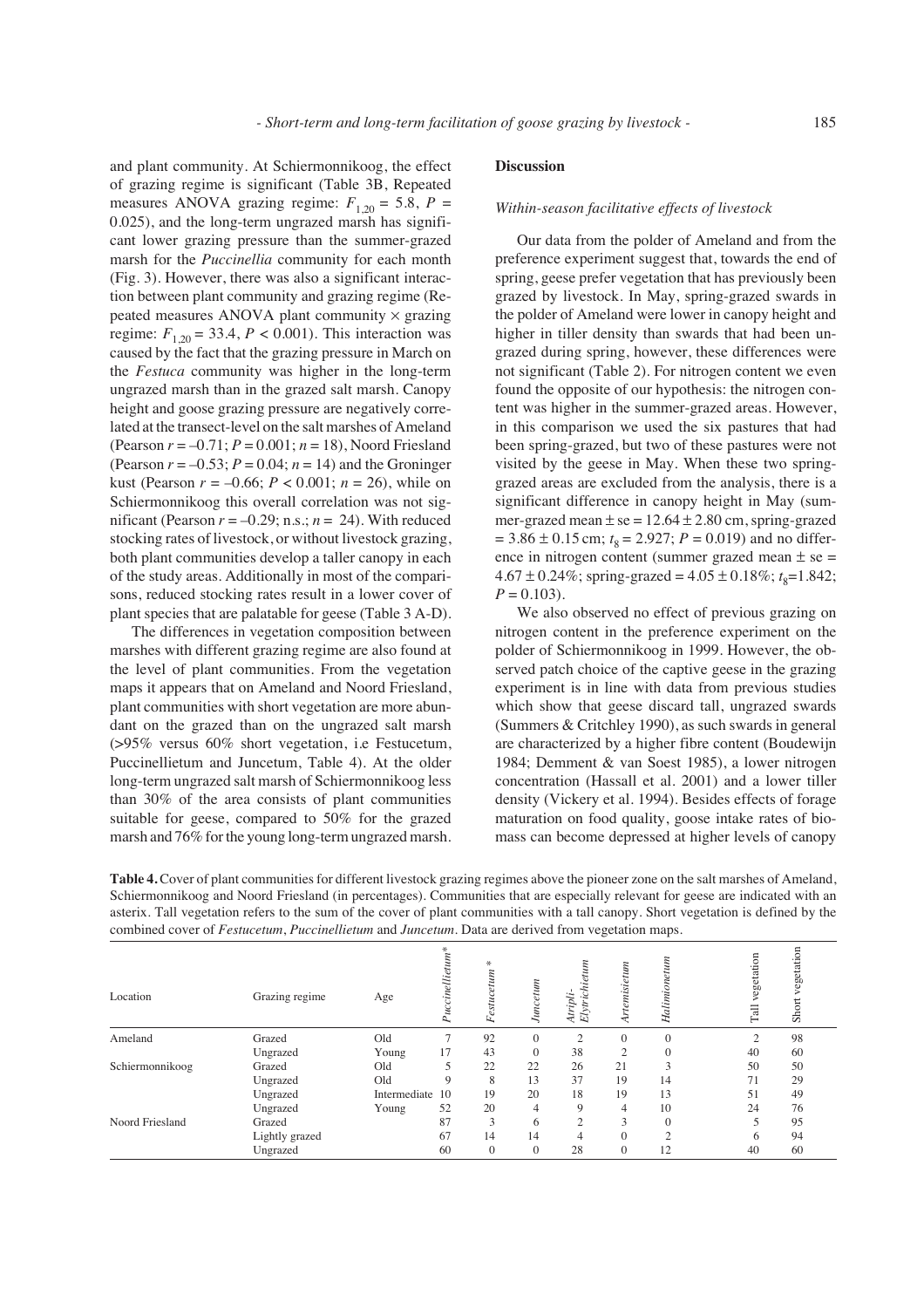height due to problems with handling the long leaves (Bos 2002). In addition, increased levels of dead biomass could depress the intake rate of biomass at higher levels of standing crop (van der Wal et al. 1998), but this effect is negligible in intensively managed agricultural swards where the amount of dead biomass is small. Furthermore, taller swards may increase the costs of locomotion or decrease predator detection. Over spring, primary production is increasing rapidly and towards the end of the spring-staging period of the geese the differences between spring-grazed and summer-grazed swards will become exceedingly pronounced. We propose this as the reason for the high goose grazing pressure in sheep-grazed polder swards in May on Ameland, whereas it was negligible in swards that had been ungrazed during spring on Ameland and Schiermonnikoog (Fig. 2) in 1998. Taking the preference experiment on Schiermonnikoog as an additional line of evidence, we can conclude that, within a growing season, livestock facilitates goose grazing.

# *Within-season facilitative effects of goose grazing*

Even in the absence of livestock, grazing facilitation by geese and other herbivorous wildfowl can be observed. In the Hudson Bay Area (Canada) *Chen caerulescens caerulescens*(Lesser snow goose) enhance production and quality of salt-marsh vegetation through increased nitrogen cycling mediated by faeces deposition (Hik & Jefferies 1990). Fox et al. (1998) showed that spring-grazing *Anser albifrons flavirostris* (Greenland white-fronted goose) improved the nitrogen content of *Phleum pratense* and the amount of tissue available for geese, excluding an effect of faeces. Also Wigeon were found to increase protein content and quality (Mayhew & Houston 1999). Different studies suggest that herbivorous birds adopt a rotational grazing strategy, returning to a previously grazed spot when the yield in terms of biomass or protein content is highest (Drent & van der Wal 1999; Mayhew & Houston 1999). However, Hutchings & Gordon (2001) question whether the observed grazing pattern is a strategy or merely a consequence of short-term individual decisions. Also in polder areas in The Netherlands, geese were shown to be able to maintain a suitable sward by repeated grazing. The 100-ha Brent goose reserve at Zeeburg on the Wadden island of Texel, 53º05' N, 4º50' E) consists of intensively managed agricultural pastures and supports ca. 10 000 geese during winter and spring until the second half of May. At Zeeburg the grazing pressure by Brent geese depends on primary production and the geese concentrate their grazing in a restricted area, abandoning more and more fields as the spring season progresses (Spaans & Postma 2001). This concentration

of grazing on a restricted area when levels of primary production increase is of crucial importance for maintaining a short and suitable sward. Experiments with exclosures in pastures that were intensively utilized by geese in this reserve confirmed that temporarily ungrazed patches (> 4-8 wk) get abandoned (Bos 2002). At the time of our study, on both Ameland and Schiermonnikoog the geese were actively chased away by farmers when foraging on their land, thus keeping the geese from concentrating in one area and maintaining the sward in a short condition.

Between the spring- and summer-grazed parts of the salt marsh on Ameland we found differences in canopy height and tiller density, but no difference in vegetation composition or goose grazing pressure. This might be related to a difference between salt marsh and polder in the level of primary production, which is lower on the salt marsh compared to agricultural pastures, due to differences in fertilization, water availability and salt stress. In combination with lower levels of disturbance on the salt marsh, the geese may be able to cope with the primary production themselves, and to maintain a suitable sward by intensifying their grazing pressure over the course of the season (Fig. 3).

# *Long-term effects of livestock grazing on salt marshes*

In the absence of livestock grazing, natural succession leads to changes in vegetation composition (Olff et al. 1997; Table 3 A-D) and grazing pressure by geese (Fig. 3; Aerts et al. 1996). In our comparison of grazing regimes we have sampled plant communities that are known to be utilized by geese, the *Puccinellietum* and the *Festucetum*. Even within these communities differences in species composition can be pronounced. Longterm ungrazed marsh develops a taller sward and often has higher cover of plant species that are unpalatable for geese, whereas livestock grazing favours short and palatable grass species (Table 3 A-D). This was also found by Stock & Hofeditz (2000) in a comparison between sheep-grazed salt marsh and marsh that had been ungrazed for 9 yr on the Hamburger Hallig, Germany. Grazing pressure by geese is significantly higher in the more intensively grazed situation for most of the comparisons we made, except for the *Festuca* community on Schiermonnikoog (Fig. 3). Moreover we found that, without livestock grazing, the total surface cover of plant communities that are suitable for geese decreases (see Table 4; Andresen et al. 1990; Bakker et al. 2002). Productive long-term ungrazed marshes quickly become unsuitable as a habitat for small herbivores over the years, due to natural succession (Aerts et al. 1996; Bergmann & Borbach-Jaene 2001; Bos 2002). On the barrier marshes this process takes several decades (van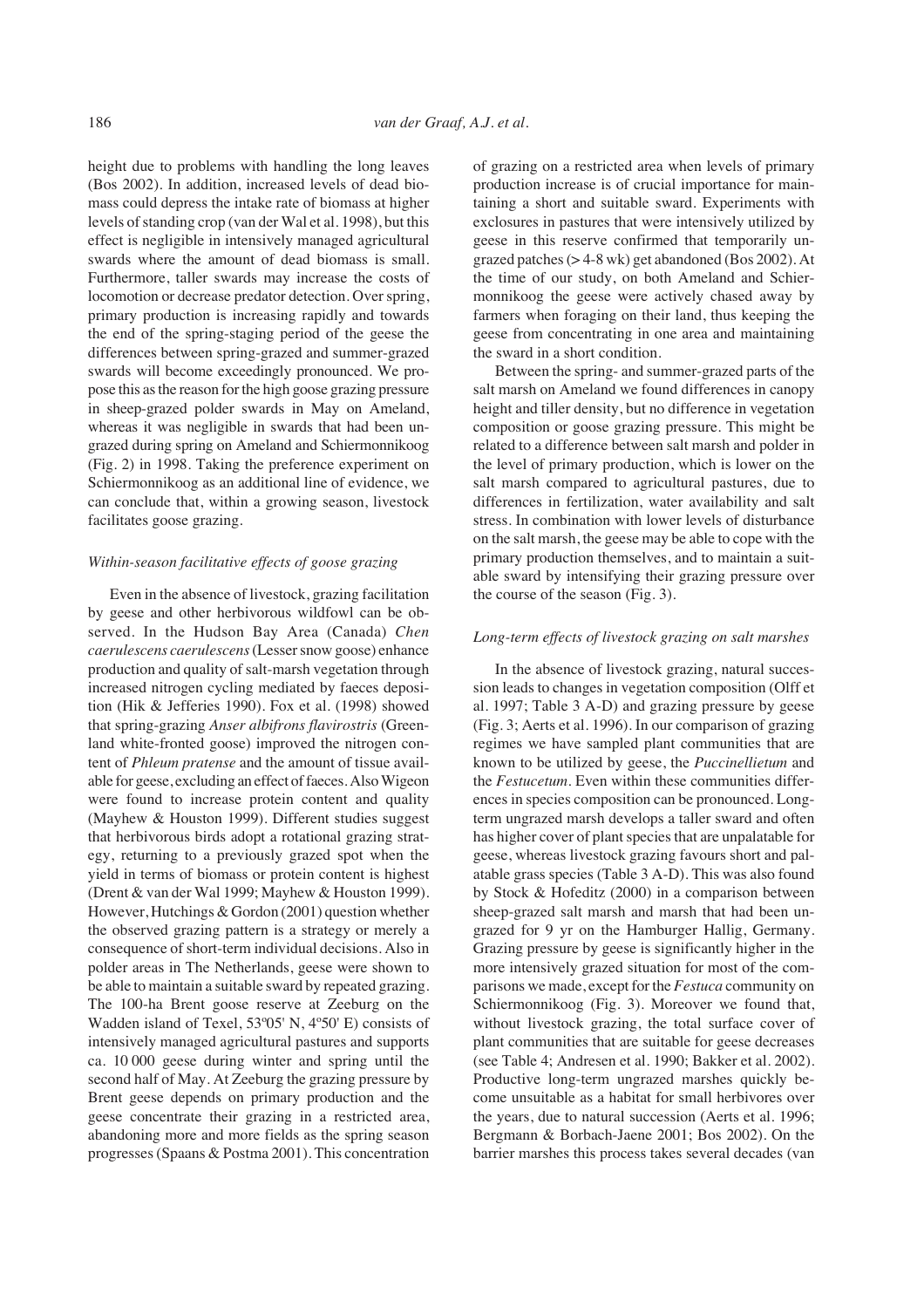de Koppel et al. 1996; Olff et al. 1997), and this explains why the old ungrazed marsh on Schiermonnikoog has much larger cover of communities with tall canopy than the young ungrazed marsh (Table 4). The declining suitability of ungrazed marsh for small herbivores is a compound effect of the increase in canopy height, dead biomass and cover of tall unpalatable plant species coinciding with decreased tiller density, cover and biomass of forage species. Together these changes are likely to result in reduced intake rates of biomass for the small herbivores, and reduced average forage quality.

#### *Implications for management*

By the end of spring, primary production has reached high levels on polder areas along the Wadden Sea, such that virtually unlimited numbers of birds could be sustained if only biomass were important. However, forage maturation effects and increasing leaf lengths diminish the suitability of swards for geese, where standing biomass accumulates. These effects can be counteracted by continuous grazing of the sward during spring, either by livestock or by geese themselves. Especially the latter scenario requires undisturbed conditions, as human disturbance was shown to severely constrain the use of inland feeding areas (Bos 2002). Thus, appropriate management can strongly enhance the capacity of highly productive inland feeding areas by maintaining a short sward and keeping low levels of disturbance, as for example shown by Spaans & Postma (2001). Note, however, that maintaining a short sward is not a panacea, as forage availability might be limiting under conditions of low primary productivity (Hassall et al. 2001). For inland feeding areas on the winter grounds, managed to accommodate as many geese as possible, it is, therefore, more effective to provide swards of intermediate canopy height in order to strike a balance between forage availability and forage quality (Riddington et al. 1997). Finally, as pointed out by Prop & Black (1997), there is reason to assume that agricultural grassland may not satisfy all nutritional requirements of Brent geese and Barnacle geese in spring, potentially affecting subsequent reproduction. The use of inland feeding areas as a management tool to support the population of Brent geese should, therefore, be treated with caution. It is more appropriate to try and maintain or even enhance the capacity of natural habitat to support the geese in spring.

Livestock grazing on salt marshes improves the feeding conditions for geese, with the highest goose grazing pressure in areas where stocking rates are highest. Brent geese and Barnacle geese rely upon young or grazed salt marshes during spring, as undisturbed natural succession leads to a declining suitability of the habitat for these small herbivores (van de Koppel et al. 1996).

Because young marsh is relatively rare, there is an argument to maintain considerable areas of marsh under grazing in the Wadden Sea, in order to support current numbers of geese in the Wadden Sea in spring (Bos 2002). However, livestock grazing also affects other taxa that are characteristic of salt marshes, such as breeding birds (Norris et al. 1998), insect fauna (Andresen et al. 1990) and of course plants (Bakker et al. 2002), and management should not entirely be guided by the needs of single species. A more exhaustive discussion on this issue is presented elsewhere (Bakker et al. in press), but the central tenet for us is that goose grazing management should be guided by clearly defined ecological objectives and a continuous monitoring of developments.

**Acknowledgements.**Nasja Arends, Martijn Broekman, Sjoukje Attema and Meike Bulten assisted with the field work on Ameland and Schiermonnikoog, and the grazing experiment, respectively. We greatly value their efforts. Bert Venema and Willem van Hall analysed the quality samples and Dick Visser prepared the graphs for this manuscript. We are very grateful to the farmers on Ameland and Schiermonnikoog, the Vereniging van Oevereigenaren and It Fryske Gea, who supported our field studies with permission for access to the land they manage. This research was supported by the Technology Foundation STW, applied science division of NWO and the technology programme of the Ministry of Economic affairs.

### **References**

- Aerts, B.A., Esselink, P. & Helder, G.J.F. 1996. Habitat selection and diet composition of Greylag geese *Anser anser* and Barnacle geese *Branta leucopsis* during fall and spring staging in relation to management in the tidal marshes of the Dollard. *Z. Ökol. Natursch.* 5: 65-75.
- Andresen, H., Bakker, J.P., Brongers, M., Heydemann, B. & Irmler, U. 1990. Long-term changes of salt marsh communities by cattle grazing. *Vegetatio* 89: 137-148.
- Bakker, J., Bos, D. & de Vries, Y. 2003. To graze or not to graze, that is the question. In: Essink, K., van Leeuwe, M., Kellerman, A., & Wolff, W. (eds.) *Proceedings of the 10th International Scientific Wadden Sea Symposium*, pp. 67- 88. Ministry of Agriculture, Nature Management and Fisheries, The Hague, NL.
- Bergmann, H. & Borbach-Jaene, J. 2001. *Abschlussbericht des Forschungsprojektes Auswirkungen von Bewirtschaftungsänderungen auf die Habitatwahl, Raumnutzung und das Verhalten von Nonnengans und Ringelgans am Beispiel der Leybucht im Nationalpark Niedersächsisches Wattenmeer.* Universität Osnabrück, Osnabrück, DE.
- Bos, D. 2002. *Grazing in coastal grasslands; Brent geese and facilitation by herbivory.* Ph.D. Thesis, University of Groningen. URL: http://www.ub.rug.nl/eldoc/dis/science/ d.bos/
- Boudewijn, T. 1984. The role of digestibility in the selection of spring feeding sites by Brent geese. *Wildfowl* 35: 97-105.
- Demment, M.W. & van Soest, P.J. 1985. A nutritional expla-